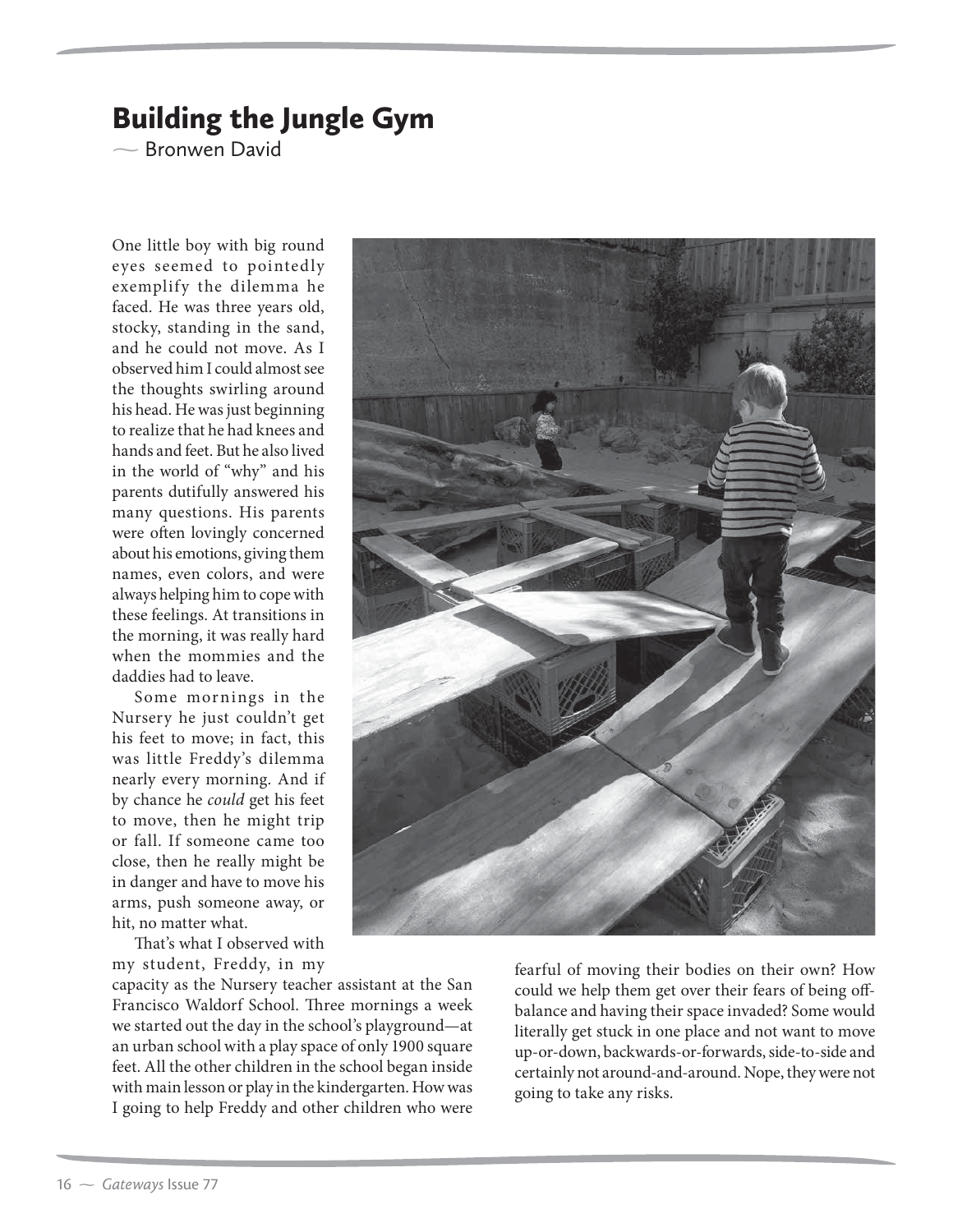

How was I going to help them? I decided to focus first on balance and looked around the play yard. I remembered loving to do obstacle courses as a child. It was also a favorite activity of our founding Nursery teacher. I also remembered that my lead teacher constantly reminded me, "The important part of a child gaining mastery over his or her body is that they do what is needed for themselves."

In the schoolyard were about two dozen plastic milk crates stacked against the wall, and several wooden boards of all widths, thicknesses, and lengths. The grade school children would create structures with them during recess. I picked up four boards and three crates and made a ramp with a board going to the top of the thirteen-inchhigh crate. Then I placed another board between this crate and another one, made a right turn, placed another crate and board, then another ramp going back into the sand.

I gently directed Freddy and placed him in front of the ramp. At first he refused to try it. But holding his hand, I helped him walk up the ramp, across the gang-plank between the two crates, turn right across the plank again, then down the ramp. Poor Freddy was quivering all the way, but with my help he did it and it was fun!

And so began a movement adventure. Freddy enjoyed it so much that he wanted to do it again, and so did his fifteen Nursery friends. Some needed hands held, some not, but each one enjoyed the challenge. We even made up a name for it: the

jungle gym. After all had walked the last plank back to earth, we took the plank away. Now they had to jump down—a new challenge! Once that had been established for about two weeks, all the children were walking the jungle gym, most of them without holding the teacher's hand. Then we made it two crates high.